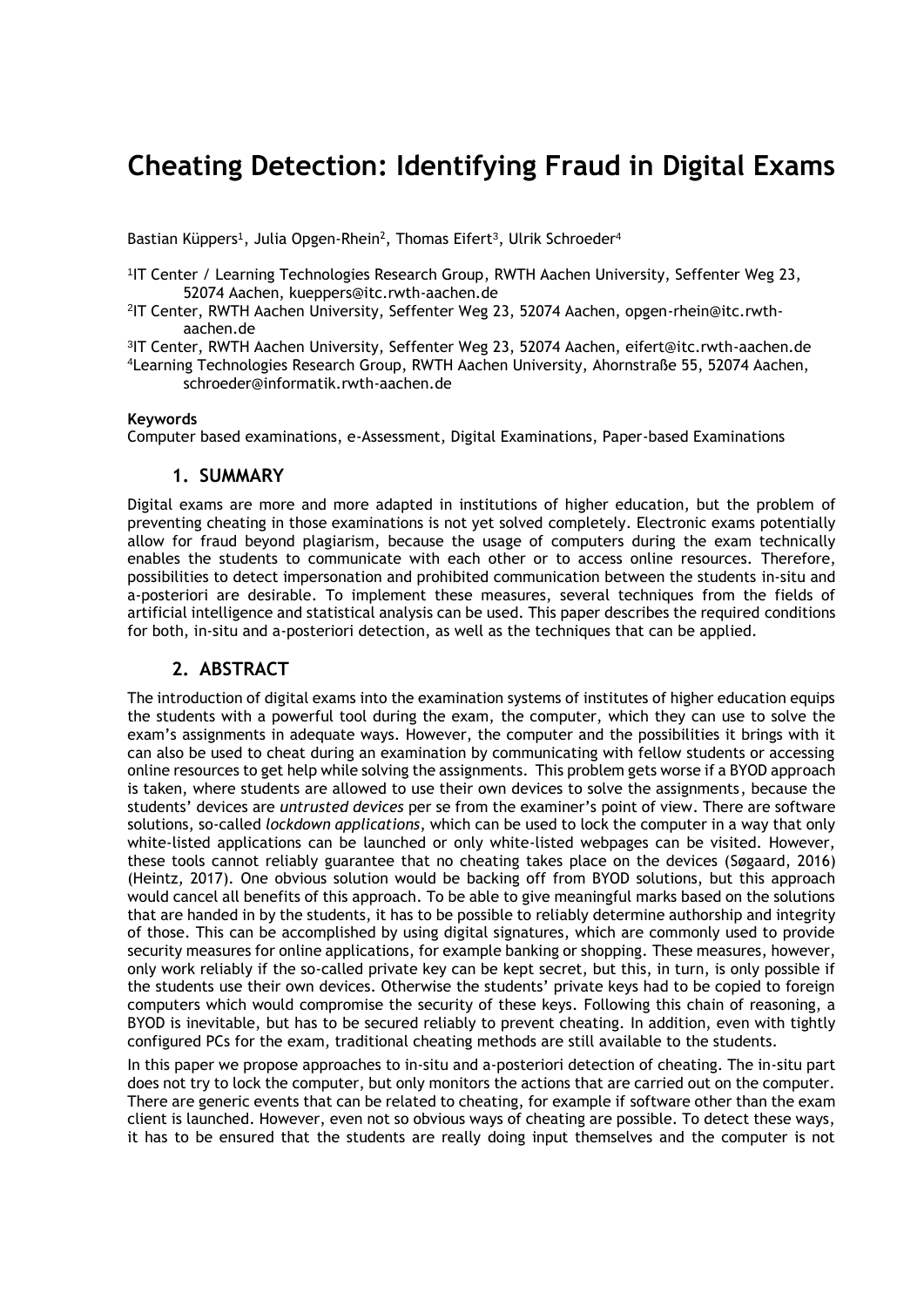remotely controlled. Therefore, student-related patterns in the log of events have to be identified, for example typing patterns (Peltola et al., 2017).

For the a-posteriori approach, we resort to the fact that working on the exam is a continuous process, which can be logged and interpreted as a time series. When not cheating, it can be assumed that students enter snippets of their work in rather short time intervals. In contrast to that, a cheat can be expected to show a different pattern, e.g., a period of inactivity followed by larger chunks of work in short time. By analyzing the time series of these events and comparing it to the average series of the particular part of the exam, we expect to find deviations of statistical significance and thus strong indications of a fraud attempt. Various techniques for analyzing these timelines can be applied, for example Process Mining (Van der Aalst, 2016) or Wavelet Analysis (Karel, 2018). The paper describes which techniques are applicable and what attributes a time series has to have in order to work for a particular technique. Additionally, the final submissions of the students can be analyzed and compared with previous work from assignments and tutorials. This can be done with written texts as well as with source code and depends on the assumption that everyone has a unique writing style. That programmers have a unique coding style was demonstrated recently by (Caliskan-Islam et al., 2015) while author verification for written texts is better researched (Koppel & Schler, 2004). These styles can be extracted and compared by using machine learning techniques like Support Vector Machines and Artificial Neural Networks. We describe which techniques can be used for fraud detection in the context of a digital exam and the conditions that have to be met for this approach to work.

Both of the described approaches, however, can only indicate a cheating attempt, but not prove it. The decision whether a student has actually cheated or not is a decision that has to be made by the examiner.

## **3. REFERENCES**

Caliskan-Islam, A., Harang, R., Liu, A., Narayanan, A., Voss, C., Yamaguchi, F., Greenstadt, R. (2015). De-anonymizing Programmers via Code Stylometry. *24th USENIX Security Symposium (USENIX Security 15). USENIX Association, Washington, D.C.,* pp. 255–270.

Heintz, A. (2017). Cheating at Digital Exams – Vulnerabilities and Countermeasures. *Master's Thesis (NTNU, Norway)*.

Karel, J., Peeters, R. (2018). Orthogonal Matched Wavelets with Vanishing Moments: A Sparsity Design Approach. *Circuits, Systems, and Signal Processing, 37(8),* pp. 3487-3514.

Koppel, M., Schler, J. (2004). Authorship verification as a one-class classification problem. *Proceedings of the twenty-first international conference on Machine learning (ICML '04)*. ACM. pp. 62-68.

Peltola, P., Kangas, V., Pirttinen, N., Nygren, H., Leinonen, J. (2017) *Identification based on typing patterns between programming and free text*. Koli, Finnland: ACM.

Søgaard, T.M. (2016). Mitigation of Cheating Threats in Digital BYOD exams. *Master's Thesis (NTNU, Norway)*.

Van der Aalst, W.M.P. (2016). *Process Mining: Data Science in Action*. Berlin, Germany: Springer-Verlag.

## **4. AUTHORS' BIOGRAPHIES**



**Bastian Küppers, M.Sc.** is research associate at the IT Center of RWTH Aachen University. His research focusses on e-Learning and e-Assessment technologies. He received his M.Sc. cum laude in Artificial Intelligence from Maastricht University in 2012. Since 2010 he works at IT Center as a software developer and later as a teacher for parallel programming, robotics and other topics in computer science.